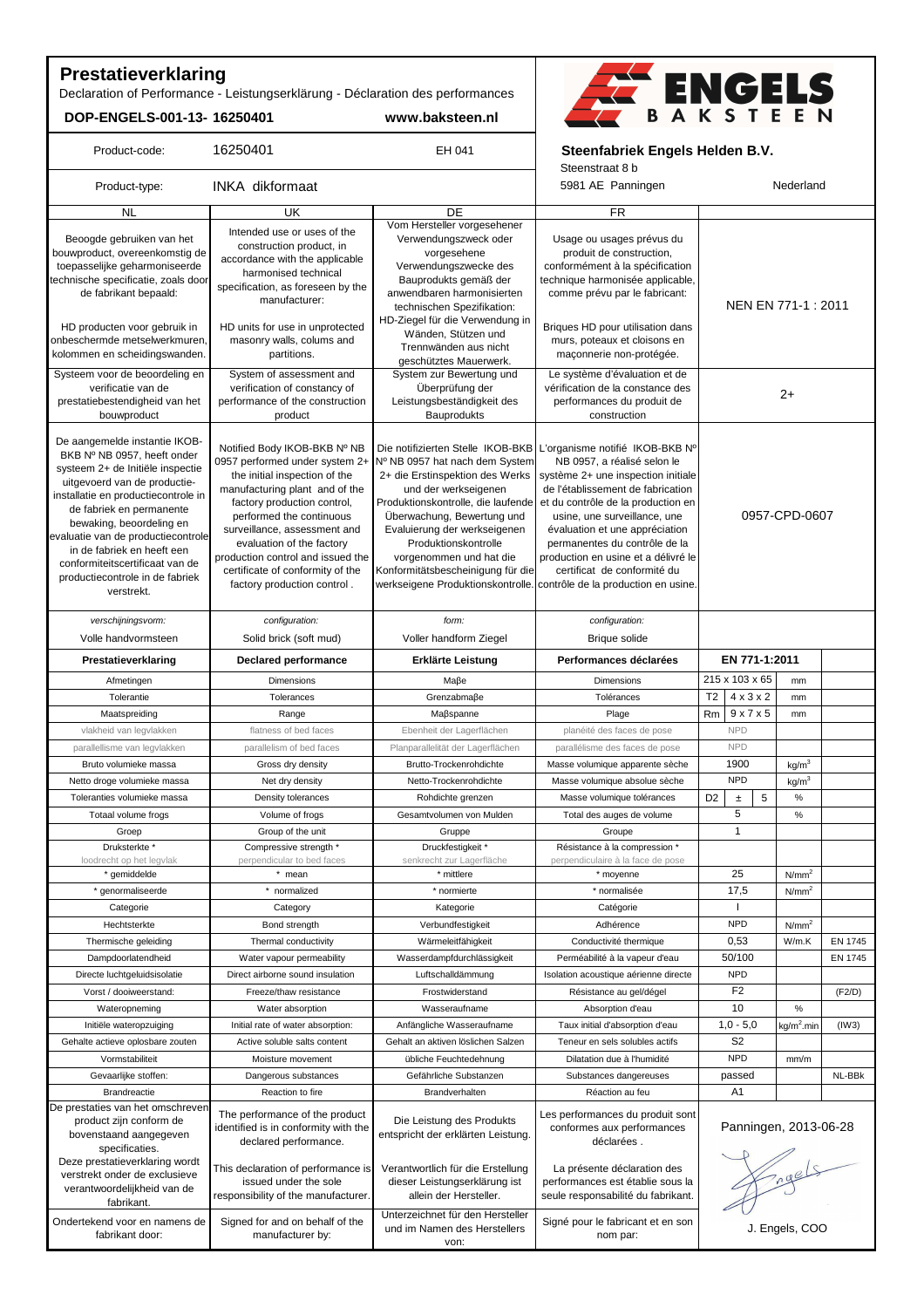## **Declaration of Performance**

Deklarację właściwości użytkowych - Prohlášení o vlastnostech - Vyhlásenie o parametroch

**DOP-ENGELS-001-13- 16250401 www.baksteen.nl**

Signed for and on behalf of the manufacturer by:

Podpisano w imieniu producenta przez:



| Product-code:                                                                                                                                                                                                                                                                                                                                                     | 16250401                                                                                                                                                                                                                                                                                                                                 | EH 041                                                                                                                                                             | Steenstraat 8 b                                                                                                                                                                                                                                                                                                                                                                                    | Steenfabriek Engels Helden B.V.         |                   |         |  |  |
|-------------------------------------------------------------------------------------------------------------------------------------------------------------------------------------------------------------------------------------------------------------------------------------------------------------------------------------------------------------------|------------------------------------------------------------------------------------------------------------------------------------------------------------------------------------------------------------------------------------------------------------------------------------------------------------------------------------------|--------------------------------------------------------------------------------------------------------------------------------------------------------------------|----------------------------------------------------------------------------------------------------------------------------------------------------------------------------------------------------------------------------------------------------------------------------------------------------------------------------------------------------------------------------------------------------|-----------------------------------------|-------------------|---------|--|--|
| Product-type:                                                                                                                                                                                                                                                                                                                                                     | <b>INKA</b> dikformaat                                                                                                                                                                                                                                                                                                                   |                                                                                                                                                                    | 5981 AE Panningen                                                                                                                                                                                                                                                                                                                                                                                  | Nederland                               |                   |         |  |  |
| UK                                                                                                                                                                                                                                                                                                                                                                | PL                                                                                                                                                                                                                                                                                                                                       | $\overline{\text{cs}}$                                                                                                                                             | SK                                                                                                                                                                                                                                                                                                                                                                                                 |                                         |                   |         |  |  |
| Intended use or uses of the<br>construction product, in<br>accordance with the applicable<br>harmonised technical<br>specification, as foreseen by the<br>manufacturer:                                                                                                                                                                                           | Przewidziane przez producenta<br>zamierzone zastosowanie lub<br>zastosowania wyrobu<br>budowlanego zgodnie z mającą<br>zastosowanie zharmonizowaną<br>specyfikacją techniczną:                                                                                                                                                           | Zamýšlené použití nebo<br>zamýšlená použití stavebního<br>výrobku v souladu s příslušnou<br>harmonizovanou technickou<br>specifikací podle předpokladu<br>výrobce: | Zamýšľané použitia stavebného<br>výrobku, ktoré uvádza výrobca, v<br>súlade s uplatniteľnou<br>harmonizovanou technickou<br>špecifikáciou:                                                                                                                                                                                                                                                         | NEN EN 771-1 : 2011                     |                   |         |  |  |
| HD units for use in unprotected<br>masonry walls, colums and<br>partitions.                                                                                                                                                                                                                                                                                       | Produkty HD do użytku w<br>narażonych murowanych ścian,<br>słupów i ścian działowych.                                                                                                                                                                                                                                                    | HD jednotek pro použití v<br>nechráněné zdivo colums stěny,<br>stropy a příčky.                                                                                    | HD jednotiek pre použitie v<br>nechránenej murivo colums steny,<br>stropy a priečky.                                                                                                                                                                                                                                                                                                               |                                         |                   |         |  |  |
| System of assessment and<br>verification of constancy of<br>performance of the construction<br>product                                                                                                                                                                                                                                                            | System lub systemy oceny i<br>weryfikacji stałości właściwości<br>użytkowych wyrobu budowlanego                                                                                                                                                                                                                                          | Systém nebo systémy posuzování<br>a ověřování stálosti vlastností<br>stavebních výrobků, jak je<br>uvedeno v příloze V                                             | Systém alebo systémy<br>posudzovania a overovania<br>nemennosti parametrov<br>stavebného výrobku                                                                                                                                                                                                                                                                                                   | $2+$                                    |                   |         |  |  |
| Notified Body IKOB-BKB Nº NB<br>0957 performed under system 2+<br>the initial inspection of the<br>manufacturing plant and of the<br>factory production control,<br>performed the continuous<br>surveillance, assessment and<br>evaluation of the factory<br>production control and issued the<br>certificate of conformity of the<br>factory production control. | Notvfikowana IKOB BKB N º NB<br>0957, posiada w systemie 2 +<br>Initial przeprowadzoną zakładu<br>produkcyjnego i kontroli produkcji<br>w fabryce i ciągłego nadzoru,<br>oceny i ewaluacji zakładowej<br>kontroli produkcji w fabryce oraz<br>posiada certyfikat zgodności<br>zakładowej kontroli<br>produkcji, fabrycznie przewidziane. | závodě a řízení výroby, provádí<br>průběžný dohled, posuzování a<br>hodnocení systému řízení výroby<br>a vydal osvědčení o shodě výroby<br>u výrobce řízení.       | Notifikovaná osoba IKOB-BKB N <sup>o</sup> Notifikovaná osoba IKOB-BKB N <sup>o</sup><br>NB 0957 provádí podle systému 2 NB 0957 vykonáva podľa systému<br>+ počáteční inspekce ve výrobním 2 + počiatočnej inšpekcie výrobne<br>a riadenie výroby, vykonáva<br>priebežný dohľad, posudzovanie a<br>hodnotenie systému riadenia<br>výroby a vydal osvedčenie o<br>zhode výroby u výrobcu riadenie. | 0957-CPD-0607                           |                   |         |  |  |
| configuration:                                                                                                                                                                                                                                                                                                                                                    | Kształt i budowa:                                                                                                                                                                                                                                                                                                                        | Tvar a uspořádání:                                                                                                                                                 | Tvar a dierovanie:                                                                                                                                                                                                                                                                                                                                                                                 |                                         |                   |         |  |  |
| Solid brick (soft mud)                                                                                                                                                                                                                                                                                                                                            | cegła pełna                                                                                                                                                                                                                                                                                                                              | plná cihla                                                                                                                                                         | plná tehla                                                                                                                                                                                                                                                                                                                                                                                         |                                         |                   |         |  |  |
| <b>Declared performance</b>                                                                                                                                                                                                                                                                                                                                       | Deklarowane właściwości<br>użytkowe                                                                                                                                                                                                                                                                                                      | Deklarovaný výkon                                                                                                                                                  | Deklarované parametre                                                                                                                                                                                                                                                                                                                                                                              | EN 771-1:2011                           |                   |         |  |  |
| Dimensions                                                                                                                                                                                                                                                                                                                                                        | Wymiary Wart. Średnia                                                                                                                                                                                                                                                                                                                    | Jmenovité rozměry                                                                                                                                                  | Rozmery                                                                                                                                                                                                                                                                                                                                                                                            | 215 x 103 x 65                          | mm                |         |  |  |
| Tolerances                                                                                                                                                                                                                                                                                                                                                        | Tolerancje                                                                                                                                                                                                                                                                                                                               | Tolerance                                                                                                                                                          | Tolerancie                                                                                                                                                                                                                                                                                                                                                                                         | $4 \times 3 \times 2$<br>T <sub>2</sub> | mm                |         |  |  |
| Range                                                                                                                                                                                                                                                                                                                                                             | Rozpiętość                                                                                                                                                                                                                                                                                                                               | Rozpětí                                                                                                                                                            | Rozsah                                                                                                                                                                                                                                                                                                                                                                                             | 9x7x5<br>Rm                             | mm                |         |  |  |
| flatness of bed faces                                                                                                                                                                                                                                                                                                                                             | Płaskość powierzchni kładzenia                                                                                                                                                                                                                                                                                                           | Rovinnost ložných ploch:                                                                                                                                           | Rovnosť plôch:                                                                                                                                                                                                                                                                                                                                                                                     | <b>NPD</b>                              |                   |         |  |  |
| parallelism of bed faces                                                                                                                                                                                                                                                                                                                                          | Równoległość powierzch. Kładzenia                                                                                                                                                                                                                                                                                                        | Rovnoběžnost rovin ložných ploch                                                                                                                                   | Rovnobežnosť plôch:                                                                                                                                                                                                                                                                                                                                                                                | <b>NPD</b>                              |                   |         |  |  |
| Gross dry density                                                                                                                                                                                                                                                                                                                                                 | Gęstość brutto w stanie suchym                                                                                                                                                                                                                                                                                                           | Prvku                                                                                                                                                              | Hrubá objemová hmotnosť                                                                                                                                                                                                                                                                                                                                                                            | 1900                                    | kg/m <sup>3</sup> |         |  |  |
| Net dry density                                                                                                                                                                                                                                                                                                                                                   | Gęstość netto w stanie suchym                                                                                                                                                                                                                                                                                                            | Materiálu prvku                                                                                                                                                    | Čistá objemová hmotnosť                                                                                                                                                                                                                                                                                                                                                                            | <b>NPD</b>                              | kg/m <sup>3</sup> |         |  |  |
| Density tolerances                                                                                                                                                                                                                                                                                                                                                | Tolerancje Gęstość                                                                                                                                                                                                                                                                                                                       | Objemová hmotnost                                                                                                                                                  | Objemové hmotnosti tolerancie                                                                                                                                                                                                                                                                                                                                                                      | 5<br>D <sub>2</sub><br>$\pm$            | $\%$              |         |  |  |
| Volume of frogs                                                                                                                                                                                                                                                                                                                                                   | wgłębienie objętość                                                                                                                                                                                                                                                                                                                      | objem vybrání                                                                                                                                                      | objem vybrania                                                                                                                                                                                                                                                                                                                                                                                     | 5                                       | $\%$              |         |  |  |
| Group of the unit                                                                                                                                                                                                                                                                                                                                                 | Grupa elementu murowego                                                                                                                                                                                                                                                                                                                  | Skupina prvků                                                                                                                                                      | Skupina murovacích prvkov                                                                                                                                                                                                                                                                                                                                                                          | $\mathbf{1}$                            |                   |         |  |  |
| Compressive strength *                                                                                                                                                                                                                                                                                                                                            | Wytrzymałość na ściskanie *                                                                                                                                                                                                                                                                                                              | Pevnost v tlaku *                                                                                                                                                  | Pevnosť v tlaku*                                                                                                                                                                                                                                                                                                                                                                                   |                                         |                   |         |  |  |
| perpendicular to bed faces                                                                                                                                                                                                                                                                                                                                        | prostopadle do powierzchni kładzenia                                                                                                                                                                                                                                                                                                     | ve svislém směru                                                                                                                                                   | kolmo na ložnú plochu                                                                                                                                                                                                                                                                                                                                                                              |                                         |                   |         |  |  |
| * mean                                                                                                                                                                                                                                                                                                                                                            | * średni                                                                                                                                                                                                                                                                                                                                 | * průměr                                                                                                                                                           | * priemer                                                                                                                                                                                                                                                                                                                                                                                          | 25                                      | N/mm <sup>2</sup> |         |  |  |
| normalized                                                                                                                                                                                                                                                                                                                                                        | * znormalizowana                                                                                                                                                                                                                                                                                                                         | * normalizovaná                                                                                                                                                    | * kolmo na ložnú plochu                                                                                                                                                                                                                                                                                                                                                                            | 17,5                                    | N/mm <sup>2</sup> |         |  |  |
| Category                                                                                                                                                                                                                                                                                                                                                          | Kategoria                                                                                                                                                                                                                                                                                                                                | Třída                                                                                                                                                              | Trieda                                                                                                                                                                                                                                                                                                                                                                                             | л.                                      |                   |         |  |  |
| Bond strength                                                                                                                                                                                                                                                                                                                                                     | Wytrzymałość spoiny                                                                                                                                                                                                                                                                                                                      | Přídržnost                                                                                                                                                         | Súdržnosť                                                                                                                                                                                                                                                                                                                                                                                          | <b>NPD</b>                              | N/mm <sup>2</sup> |         |  |  |
| Thermal conductivity                                                                                                                                                                                                                                                                                                                                              | Współczynnik przewodzenia ciepła                                                                                                                                                                                                                                                                                                         | Tepelná vodivost                                                                                                                                                   | Súčiniteľ tepelnej vodivosti:                                                                                                                                                                                                                                                                                                                                                                      | 0,53                                    | W/m.K             | EN 1745 |  |  |
|                                                                                                                                                                                                                                                                                                                                                                   |                                                                                                                                                                                                                                                                                                                                          |                                                                                                                                                                    |                                                                                                                                                                                                                                                                                                                                                                                                    | 50/100                                  |                   | EN 1745 |  |  |
| Water vapour permeability<br>Direct airborne sound insulation                                                                                                                                                                                                                                                                                                     | Współczynnik dyfuzji pary wodnej<br>Bezpośredni powietrza izolacja<br>akustyczna                                                                                                                                                                                                                                                         | Propustnost vodních par<br>Přímá vzduchová neprůzvučnost<br>vzduchu                                                                                                | Súčiniteľ difúzie vodných pár<br>Priama vzduchová nepriezvučnosť                                                                                                                                                                                                                                                                                                                                   | <b>NPD</b>                              |                   |         |  |  |
| Freeze/thaw resistance                                                                                                                                                                                                                                                                                                                                            | Trwałość                                                                                                                                                                                                                                                                                                                                 | Trvanlivost                                                                                                                                                        | Mrazuvzdornosť                                                                                                                                                                                                                                                                                                                                                                                     | F <sub>2</sub>                          |                   |         |  |  |
| Water absorption                                                                                                                                                                                                                                                                                                                                                  | Absorpcja wody                                                                                                                                                                                                                                                                                                                           | Nasákavost                                                                                                                                                         | Nasiakavosť:                                                                                                                                                                                                                                                                                                                                                                                       | 10                                      | $\%$              |         |  |  |
|                                                                                                                                                                                                                                                                                                                                                                   |                                                                                                                                                                                                                                                                                                                                          |                                                                                                                                                                    |                                                                                                                                                                                                                                                                                                                                                                                                    | $1,0 - 5,0$                             |                   |         |  |  |
| Initial rate of water absorption:                                                                                                                                                                                                                                                                                                                                 | Początkowa absorpcja wody                                                                                                                                                                                                                                                                                                                | Počáteční rychlost nasákavosti:                                                                                                                                    | Počiatočná nasiakavosť:                                                                                                                                                                                                                                                                                                                                                                            |                                         | $kg/m2$ .min      |         |  |  |
| Active soluble salts content                                                                                                                                                                                                                                                                                                                                      | Zawartość aktywnych soli rozp.                                                                                                                                                                                                                                                                                                           | Obsah aktivních rozpustných solí                                                                                                                                   | Obsah aktívnych solí                                                                                                                                                                                                                                                                                                                                                                               | S <sub>2</sub>                          |                   |         |  |  |
| Moisture movement                                                                                                                                                                                                                                                                                                                                                 | Rozszerzal. pod wpływem wilgoci                                                                                                                                                                                                                                                                                                          | Vlhkostní roztažnost                                                                                                                                               | Zmena vlhkosti                                                                                                                                                                                                                                                                                                                                                                                     | <b>NPD</b>                              | mm/m              |         |  |  |
| Dangerous substances                                                                                                                                                                                                                                                                                                                                              | Substancje niebezpieczne                                                                                                                                                                                                                                                                                                                 | Nebezpečné látky                                                                                                                                                   | Nebezpečné látky                                                                                                                                                                                                                                                                                                                                                                                   | passed                                  |                   | NL-BBk  |  |  |
| Reaction to fire<br>The performance of the product<br>identified is in conformity with the<br>declared performance.<br>This declaration of performance is                                                                                                                                                                                                         | Reakcja na ogień<br>Właściwości użytkowe wyrobu jest<br>zgodny z właściwościami<br>użytkowymi deklarowanymi<br>właściwościami.<br>Niniejsza deklaracja właściwości                                                                                                                                                                       | Reakce na oheň<br>výkon výrobku identifikovaný<br>uvedená je ve shodě s<br>vlastnostmí uvedenou.<br>Toto prohlášení o vlastnostech se                              | Reakcia na oheň<br>Parametre výrobku sú v zhode s<br>deklarovanými parametrami.<br>Toto vyhlásenie o parametroch sa                                                                                                                                                                                                                                                                                | A1<br>Panningen, 2013-06-28             |                   |         |  |  |
| issued under the sole<br>responsibility of the manufacturer.                                                                                                                                                                                                                                                                                                      | użytkowych wydana zostaje na<br>wyłączną odpowiedzialność<br>producenta.                                                                                                                                                                                                                                                                 | vydává na výhradní odpovědnost<br>výrobce.                                                                                                                         | vydáva na výhradnú<br>zodpovednosť výrobcu<br>uvedeného.                                                                                                                                                                                                                                                                                                                                           | Fracts                                  |                   |         |  |  |
| Signed for and on behalf of the<br>manufacturer by:                                                                                                                                                                                                                                                                                                               | Podpisano w imieniu producenta<br>przez:                                                                                                                                                                                                                                                                                                 | Podepsáno za výrobce a jeho<br>iménem <sup>.</sup>                                                                                                                 | Podpísal za a v mene výrobcu:                                                                                                                                                                                                                                                                                                                                                                      | J. Engels, COO                          |                   |         |  |  |

Podepsáno za výrobce a jeho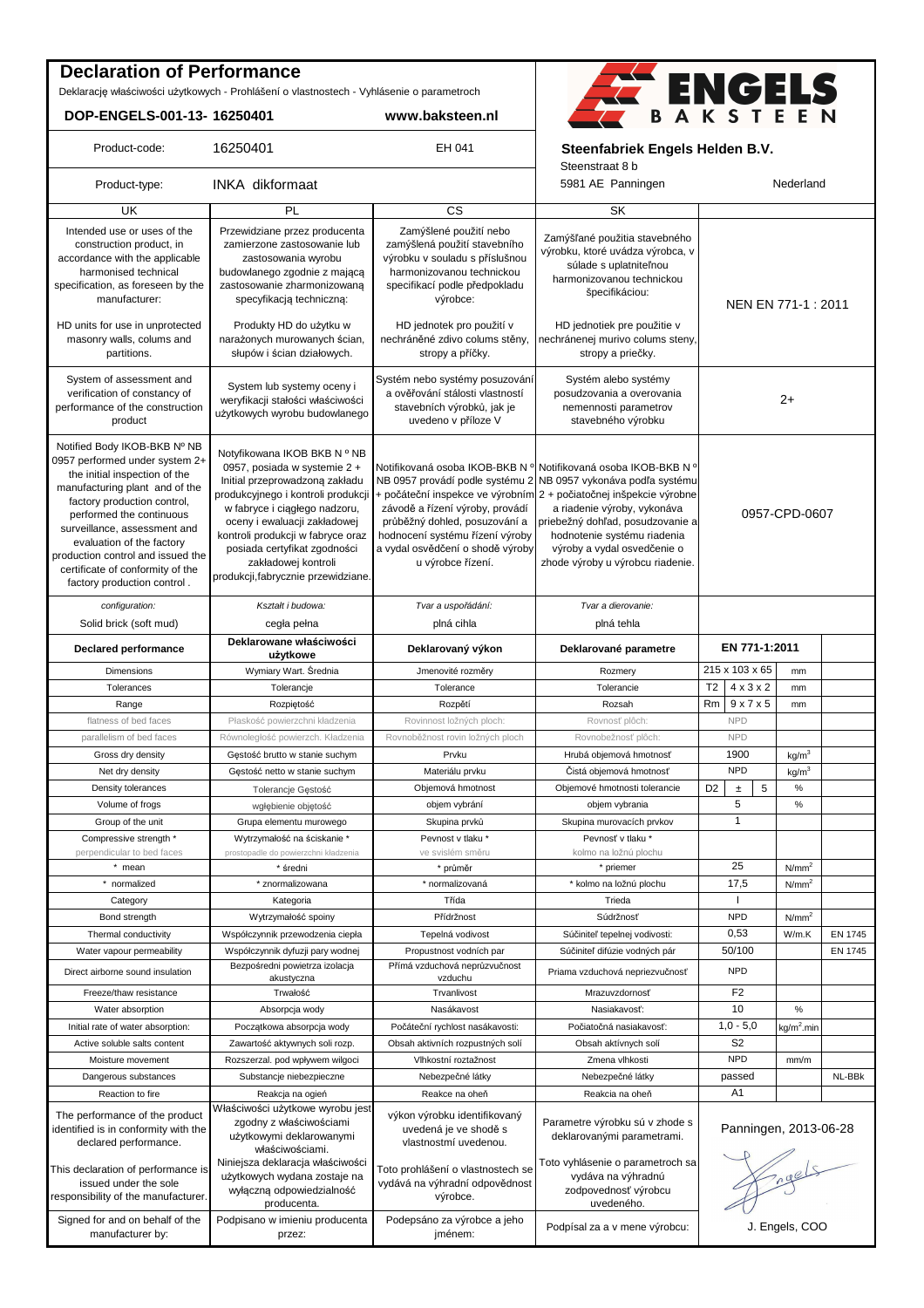## **Declaration of Performance**

prestandadeklaration - nyilatkozat teljesítmény - eksploatacinių savybių deklaracija

**DOP-ENGELS-001-13- 16250401 www.baksteen.nl**



#### Product-code: 16250401 **EH 041 Steenfabriek Engels Helden B.V.**

Steenstraat 8 b

| Product-type:                                                                                                                                                                                                                                                                                                                     | INKA dikformaat                                                                                                                                                                                                                                                                                                         |                                                                                                                                                                                                                                                                                                     | 5981 AE Panningen<br>Nederland                                                                                                                                                                                                                                                                                            |                       |                       |                        |                   |  |  |
|-----------------------------------------------------------------------------------------------------------------------------------------------------------------------------------------------------------------------------------------------------------------------------------------------------------------------------------|-------------------------------------------------------------------------------------------------------------------------------------------------------------------------------------------------------------------------------------------------------------------------------------------------------------------------|-----------------------------------------------------------------------------------------------------------------------------------------------------------------------------------------------------------------------------------------------------------------------------------------------------|---------------------------------------------------------------------------------------------------------------------------------------------------------------------------------------------------------------------------------------------------------------------------------------------------------------------------|-----------------------|-----------------------|------------------------|-------------------|--|--|
| UK                                                                                                                                                                                                                                                                                                                                | SE                                                                                                                                                                                                                                                                                                                      | HU                                                                                                                                                                                                                                                                                                  | LT                                                                                                                                                                                                                                                                                                                        |                       |                       |                        |                   |  |  |
| Intended use or uses of the<br>construction product, in<br>accordance with the applicable<br>harmonised technical<br>specification, as foreseen by the<br>manufacturer:<br>HD units for use in unprotected<br>masonry walls, colums and<br>partitions.<br>System of assessment and                                                | Byggproduktens avsedda<br>användning eller användningar i<br>enlighet med den tillämpliga,<br>harmoniserade tekniska<br>specifikationen, såsom förutsett<br>av tillverkaren:<br>HD-enheter för användning i<br>oskyddade murade väggar,<br>colums och mellanväggar.<br>Systemet eller systemen för                      | Az építési terméknek a gyártó<br>által meghatározott rendeltetése<br>vagy rendeltetései az<br>alkalmazandó harmonizált<br>műszaki előírással összhangban:<br>HD egységek használatra<br>védtelen falazott, oszlopok és<br>válaszfalak.                                                              | Gamintojo numatyta statybos<br>produkto naudojimo paskirtis ar<br>paskirtys pagal taikomą darniąją<br>techninę specifikaciją:<br>HD vienetai, skirti naudoti<br>neapsaugotus mūro sienos,<br>colums ir pertvary.                                                                                                          | NEN EN 771-1 : 2011   |                       |                        |                   |  |  |
| verification of constancy of<br>performance of the construction<br>product<br>Notified Body IKOB-BKB Nº NB                                                                                                                                                                                                                        | bedömning och fortlöpande<br>kontroll av byggproduktens<br>prestanda                                                                                                                                                                                                                                                    | Rendszer értékelésére és<br>ellenőrzésére teljesítménye<br>állandóságának az építési termék<br>Bejelentett szervezet IKOB-BKB                                                                                                                                                                       | Sistema vertinant ir tikrinant<br>eksploatacinių savybių pastovumą<br>statybos produkto                                                                                                                                                                                                                                   |                       |                       |                        | $2+$              |  |  |
| 0957 performed under system 2+<br>the initial inspection of the<br>manufacturing plant and of the<br>factory production control,<br>performed the continuous<br>surveillance, assessment and<br>evaluation of the factory<br>production control and issued the<br>certificate of conformity of the<br>factory production control. | Notified Body IKOB-BKB Nº NB<br>0957 utförs under system 2 + den<br>inledande inspektionen av<br>fabriken och av fabrikens egen<br>tillverkningskontroll, utfört löpande<br>granskning, bedömning och<br>utvärdering av<br>tillverkningskontrollen och utfärdat<br>intyg om överensstämmelse i<br>fabriken kontrollera. | Nº NB 0957 alatt végzett 2 +<br>rendszer a kezdeti ellenőrzés a<br>gyártó üzem és az üzemi<br>gyártásellenőrzés végzett<br>folyamatos felügyelete, vizsgálata<br>és értékelése az üzemi<br>gyártásellenőrzés és kiadta a<br>megfelelőségi tanúsítványt az<br>üzemi gyártásellenőrzés<br>irányítani. | Notifikuotoji įstaiga IKOB-BKB Nº<br>NB 0957 atliekama pagal sistema<br>2 + pradinis patikrinimas<br>gamyklos ir gamyklos produkcijos<br>kontrolė, atliekama nuolatinė<br>priežiūra, vertinimas ir vertinima<br>gamyklos produkcijos kontrolės ir<br>išdavė atitikties sertifikatą,<br>gamyklos produkcijos kontroliuoti. | 0957-CPD-0607         |                       |                        |                   |  |  |
| configuration:                                                                                                                                                                                                                                                                                                                    | Ytstruktur:                                                                                                                                                                                                                                                                                                             | Forma és kiképzés:                                                                                                                                                                                                                                                                                  | Geometrinė forma:                                                                                                                                                                                                                                                                                                         |                       |                       |                        |                   |  |  |
| Solid brick (soft mud)                                                                                                                                                                                                                                                                                                            | fullt tegel                                                                                                                                                                                                                                                                                                             | tömör tégla                                                                                                                                                                                                                                                                                         | pilnas plytų                                                                                                                                                                                                                                                                                                              |                       |                       |                        |                   |  |  |
| <b>Declared performance</b>                                                                                                                                                                                                                                                                                                       | Angiven prestanda                                                                                                                                                                                                                                                                                                       | A nyilatkozat szerinti<br>teljesítmény                                                                                                                                                                                                                                                              | Deklaruojamos eksploatacinės<br>savybės                                                                                                                                                                                                                                                                                   | EN 771-1:2011         |                       |                        |                   |  |  |
| Dimensions                                                                                                                                                                                                                                                                                                                        | Dimensioner och toleranser:                                                                                                                                                                                                                                                                                             | Méretek és mérettűrés:                                                                                                                                                                                                                                                                              | Matmenys ir nuokrypos:                                                                                                                                                                                                                                                                                                    |                       | 215 x 103 x 65        |                        | mm                |  |  |
| Dimensional tolerances                                                                                                                                                                                                                                                                                                            | Medelvärde                                                                                                                                                                                                                                                                                                              | Középérték                                                                                                                                                                                                                                                                                          | nuokrypos                                                                                                                                                                                                                                                                                                                 | T <sub>2</sub>        | $4 \times 3 \times 2$ |                        | mm                |  |  |
|                                                                                                                                                                                                                                                                                                                                   |                                                                                                                                                                                                                                                                                                                         |                                                                                                                                                                                                                                                                                                     |                                                                                                                                                                                                                                                                                                                           |                       |                       |                        |                   |  |  |
| Range                                                                                                                                                                                                                                                                                                                             | Variation                                                                                                                                                                                                                                                                                                               | Mérettartomány                                                                                                                                                                                                                                                                                      | intervalas                                                                                                                                                                                                                                                                                                                | Rm                    | 9x7x5                 |                        | mm                |  |  |
| flatness of bed faces                                                                                                                                                                                                                                                                                                             | Byggytans planhet:                                                                                                                                                                                                                                                                                                      | Felületi egyenletesség:                                                                                                                                                                                                                                                                             | Paviršių plokštumas:                                                                                                                                                                                                                                                                                                      |                       | <b>NPD</b>            |                        |                   |  |  |
| parallelism of bed faces                                                                                                                                                                                                                                                                                                          | Linjär parallelföring:                                                                                                                                                                                                                                                                                                  | Párhuzamosság:                                                                                                                                                                                                                                                                                      | Plokštumų lygiagretumas:                                                                                                                                                                                                                                                                                                  |                       | <b>NPD</b>            |                        |                   |  |  |
| Gross dry density                                                                                                                                                                                                                                                                                                                 | <b>Brutto torrdensitet</b>                                                                                                                                                                                                                                                                                              | Brutto száraz testsűrűség                                                                                                                                                                                                                                                                           | tariamas sausasis tankis                                                                                                                                                                                                                                                                                                  |                       | 1900                  |                        | kg/m <sup>3</sup> |  |  |
| Net dry density                                                                                                                                                                                                                                                                                                                   | Netto torrdensitet                                                                                                                                                                                                                                                                                                      | Netto száraz testsűrűség                                                                                                                                                                                                                                                                            | neto sausasis tankis                                                                                                                                                                                                                                                                                                      |                       | <b>NPD</b>            |                        | kg/m <sup>3</sup> |  |  |
| Density tolerances                                                                                                                                                                                                                                                                                                                | Densitet toleranser                                                                                                                                                                                                                                                                                                     | Sűrűség tolerancia                                                                                                                                                                                                                                                                                  | tankis nuokrypiai                                                                                                                                                                                                                                                                                                         | D <sub>2</sub>        | $\pm$                 | $\,$ 5 $\,$            | $\%$              |  |  |
| Volume of frogs                                                                                                                                                                                                                                                                                                                   | volym av urtagningen                                                                                                                                                                                                                                                                                                    | mennyisége szünet                                                                                                                                                                                                                                                                                   | tūris pertrauką                                                                                                                                                                                                                                                                                                           |                       | 5                     |                        | $\%$              |  |  |
| Group of the unit                                                                                                                                                                                                                                                                                                                 | Grupp av enhet                                                                                                                                                                                                                                                                                                          | Falazóelem csoport                                                                                                                                                                                                                                                                                  | gaminio grupė                                                                                                                                                                                                                                                                                                             |                       | $\mathbf{1}$          |                        |                   |  |  |
| Compressive strength *                                                                                                                                                                                                                                                                                                            | Tryckhållfasthet*                                                                                                                                                                                                                                                                                                       | Mecahnikai szilárdság*                                                                                                                                                                                                                                                                              | Stipris gniuždant *                                                                                                                                                                                                                                                                                                       |                       |                       |                        |                   |  |  |
| perpendicular to bed faces                                                                                                                                                                                                                                                                                                        | vertikal                                                                                                                                                                                                                                                                                                                | a fekvőfelületre merőlegesen                                                                                                                                                                                                                                                                        | j klojimo paviršių (pagrindą)                                                                                                                                                                                                                                                                                             |                       |                       |                        |                   |  |  |
| * mean                                                                                                                                                                                                                                                                                                                            | * genomsnitt                                                                                                                                                                                                                                                                                                            | * átlagos                                                                                                                                                                                                                                                                                           | * vidutinis                                                                                                                                                                                                                                                                                                               |                       | 25                    |                        | N/mm <sup>2</sup> |  |  |
| * normalized                                                                                                                                                                                                                                                                                                                      | * normaliserad                                                                                                                                                                                                                                                                                                          | * normalizált                                                                                                                                                                                                                                                                                       | * normalizuotas                                                                                                                                                                                                                                                                                                           |                       | 17,5                  |                        | N/mm <sup>2</sup> |  |  |
| Category                                                                                                                                                                                                                                                                                                                          | Grupp                                                                                                                                                                                                                                                                                                                   | Osztály                                                                                                                                                                                                                                                                                             | kategorija                                                                                                                                                                                                                                                                                                                |                       | $\mathbf{I}$          |                        |                   |  |  |
| Bond strength                                                                                                                                                                                                                                                                                                                     | Fogstyrka:                                                                                                                                                                                                                                                                                                              | Tapadószilárdság:                                                                                                                                                                                                                                                                                   | Sukibimo stipris:                                                                                                                                                                                                                                                                                                         |                       | <b>NPD</b>            |                        | N/mm <sup>2</sup> |  |  |
| Thermal conductivity                                                                                                                                                                                                                                                                                                              | Värmeledningsförmåga:                                                                                                                                                                                                                                                                                                   | Hővezetési tényező:                                                                                                                                                                                                                                                                                 | Silumos laidumo ekvivalentas:                                                                                                                                                                                                                                                                                             |                       |                       | W/m.K                  | EN 1745           |  |  |
| Water vapour permeability                                                                                                                                                                                                                                                                                                         | Vattenånggenom-släpplighet:                                                                                                                                                                                                                                                                                             | Páradiffúziós tényező:                                                                                                                                                                                                                                                                              | Vandens garų difuzijos koeficientas:                                                                                                                                                                                                                                                                                      | 0,53<br>50/100        |                       |                        | EN 1745           |  |  |
| Direct airborne sound insulation                                                                                                                                                                                                                                                                                                  | Direkt luftljudsisolering                                                                                                                                                                                                                                                                                               |                                                                                                                                                                                                                                                                                                     | Tiesioginė orinio garso izoliacija                                                                                                                                                                                                                                                                                        |                       |                       |                        |                   |  |  |
|                                                                                                                                                                                                                                                                                                                                   |                                                                                                                                                                                                                                                                                                                         | Közvetlen léghang szigetelés                                                                                                                                                                                                                                                                        |                                                                                                                                                                                                                                                                                                                           | <b>NPD</b>            |                       |                        |                   |  |  |
| Freeze/thaw resistance                                                                                                                                                                                                                                                                                                            | Livslängd:                                                                                                                                                                                                                                                                                                              | Fagyállóság:                                                                                                                                                                                                                                                                                        | Ilgaamžiškumas:                                                                                                                                                                                                                                                                                                           | F <sub>2</sub>        |                       |                        |                   |  |  |
| Water absorption                                                                                                                                                                                                                                                                                                                  | Vattenabsorption:                                                                                                                                                                                                                                                                                                       | Vízfelvétel:                                                                                                                                                                                                                                                                                        | Vandens jmirkis:                                                                                                                                                                                                                                                                                                          | 10                    |                       | $\%$                   |                   |  |  |
| Initial rate of water absorption:                                                                                                                                                                                                                                                                                                 | Vattenabsorption initialt:                                                                                                                                                                                                                                                                                              | Kezdeti vizfelvétel:                                                                                                                                                                                                                                                                                | Pradinis vandens jmirkis:                                                                                                                                                                                                                                                                                                 | $1,0 - 5,0$           |                       | kg/m <sup>2</sup> .min |                   |  |  |
| Active soluble salts content                                                                                                                                                                                                                                                                                                      | Aktivt lösbart saltinnehåll:                                                                                                                                                                                                                                                                                            | Aktív oldható sótartalom:                                                                                                                                                                                                                                                                           | Aktyvių tirpiųjų druskų kiekis:                                                                                                                                                                                                                                                                                           | S <sub>2</sub>        |                       |                        |                   |  |  |
| Moisture movement                                                                                                                                                                                                                                                                                                                 | Fukt rörlighet:                                                                                                                                                                                                                                                                                                         | Alakállóság:                                                                                                                                                                                                                                                                                        | Brinkimas:                                                                                                                                                                                                                                                                                                                | <b>NPD</b>            |                       | mm/m                   |                   |  |  |
| Dangerous substances                                                                                                                                                                                                                                                                                                              | Hälsofarligt ämne:                                                                                                                                                                                                                                                                                                      | Veszélyes anyagok:                                                                                                                                                                                                                                                                                  | Pavojingos medžiagos:                                                                                                                                                                                                                                                                                                     | passed                |                       |                        | NL-BBk            |  |  |
| Reaction to fire                                                                                                                                                                                                                                                                                                                  | Reaktion på eld:                                                                                                                                                                                                                                                                                                        | Tűzveszélyesség:                                                                                                                                                                                                                                                                                    | Degumas:                                                                                                                                                                                                                                                                                                                  |                       | A1                    |                        |                   |  |  |
| The performance of the product<br>identified is in conformity with the<br>declared performance.                                                                                                                                                                                                                                   | Utförandet av den som anges<br>produkten överensstämmer med<br>angivna prestanda.                                                                                                                                                                                                                                       | Teljesítménye a leírt terméket<br>kapnak a fentiek szerint<br>előírásoknak.                                                                                                                                                                                                                         | Nurodyto produkto savybės<br>atitinka atitikti deklaruotoms<br>eksploatacinėms savybėms.                                                                                                                                                                                                                                  | Panningen, 2013-06-28 |                       |                        |                   |  |  |
| This declaration of performance is<br>issued under the sole<br>responsibility of the manufacturer.                                                                                                                                                                                                                                | Denna prestandadeklaration<br>utfärdas på eget ansvar av<br>tillverkaren.                                                                                                                                                                                                                                               | Ez a nyilatkozat a teljesítmény<br>kiadásáért kizárólag a gyártó.                                                                                                                                                                                                                                   | Ši eksploatacinių savybių<br>deklaracija išduota tik gamintojo<br>atsakomybe.                                                                                                                                                                                                                                             | Fragels               |                       |                        |                   |  |  |
| Signed for and on behalf of the<br>manufacturer by:                                                                                                                                                                                                                                                                               | Undertecknat för och på uppdrag<br>av tillverkaren genom att:                                                                                                                                                                                                                                                           | A gyártó nevében és részéről<br>aláíró személy:                                                                                                                                                                                                                                                     | Pasirašyta gamintojas ir jo vardu:                                                                                                                                                                                                                                                                                        | J. Engels, COO        |                       |                        |                   |  |  |